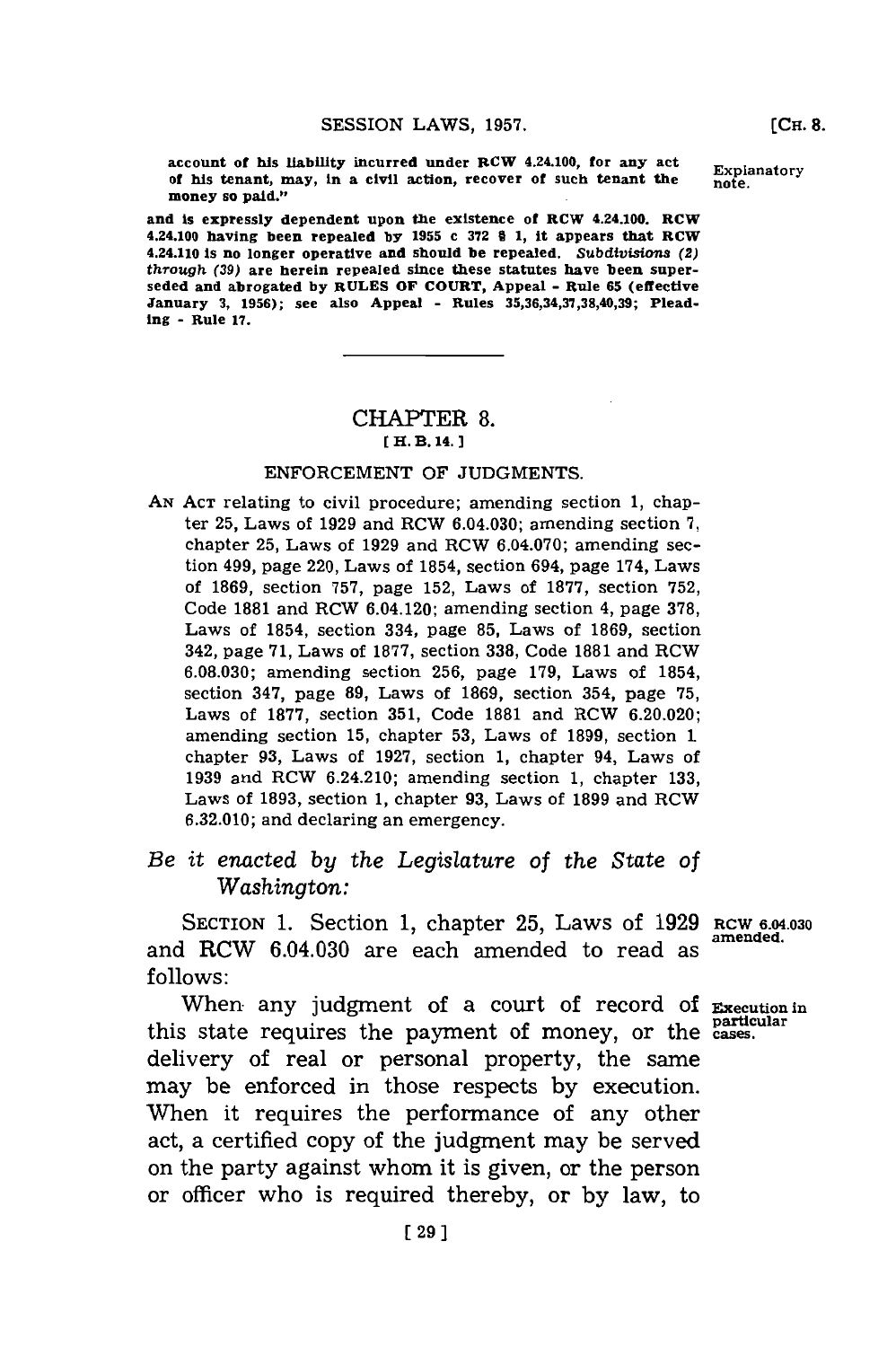obey the same, and a writ shall be issued commanding him to obey or enforce the same. If he refuses, he may be punished **by** the court as for contempt.

**RCW 6.04.070 SEC.** 2. Section **7,** chapter **25,** Laws of **1929** and RCW  $6.04.070$  are each amended to read as follows: Execution in **In all cases in which a judgment heretofore or name of as- ignee or per- hereafter recovered in any court of this state, has** some repre**sonal repre- sentative,** been or shall be assigned to any person, execution may issue in the name of the assignee, upon the assignment being recorded in the execution docket, **by** the clerk of the court in which the judgment is recovered, and in all cases in which a judgment has been or shall be recovered in any such court, and the person in whose name execution might have issued, has died or shall die, execution may issue in the name of the executor, administrator or legal representative of such deceased person, upon letters testamentary or of administration, or other sufficient proof being filed in said cause and minuted upon the execution docket, **by** the clerk of the court in which said judgment is entered, and upon an order of said court or the judge thereof, which may be made on an ex parte application.

Rcw **6.04.120 SEC. 3.** Section 499, page 220, Laws of 1854, **amended.** section 694, page 174, Laws of **1869,** section **757,** page **152,** Laws of **1877,** section **752,** Code **1881** and RCW 6.04.120 are each amended to read as follows: Levy on joint **When a defendant owns personal property** jointly, or in copartnership with any other person, and the interest cannot be separately attached, the sheriff shall take possession of the property, unless the other person having an interest therein shall give the sheriff a sufficient bond, with surety, to hold and manage the property according to law; and the sheriff shall then proceed to sell the interest of the defendant in such property, describing such interest in his advertisement as nearly as may be, and the purchaser shall acquire all the interest of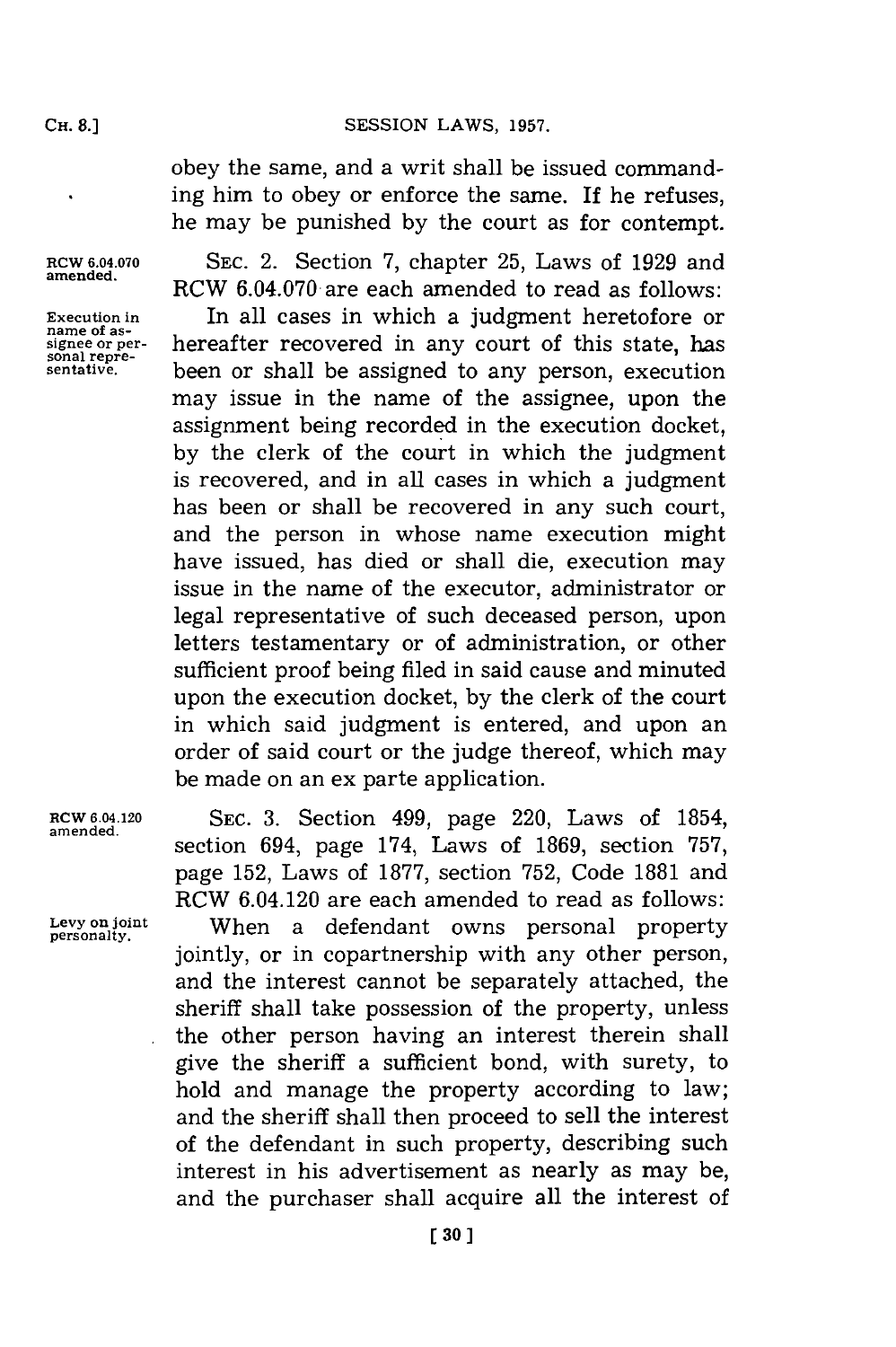such defendant therein; but nothing herein contained shall be so construed as to deprive the copartner of any such defendant of his interest in any such property.

SEC. 4. Section 4, page 378, Laws of 1854, sec- **RCW 6.08.030**<br>
amended. tion 334, page 85, Laws of 1869, section 342, page **71,** Laws of **1877, section 338,** Code **1881** and RCW **6.08.030** are each amended to read as follows:

The sureties upon a bond for stay of execution **Qualification** shall possess the same qualifications, and justify in the manner provided **by** law in other cases.

SEC. 5. Section 256, page 179, Laws of 1854, RCW 6.20.020 section 347, page 89, Laws of 1869, section 354, page **75,** Laws of **1877,** section **351,** Code **1881** and RCW **6.20.020** are each amended to read as follows:

If the sheriff or other officer require it, the **Justification** sureties shall justify as in other cases, and in case they do not so justify when required, the sheriff or officer shall retain the property; if the sheriff or officer does not require the sureties to justify, he shall stand good for their sufficiency. He shall date and indorse his acceptance upon the bond.

**SEC. 6.** Section **15,** chapter **53,** Laws of **1899, RCW 6.24.210 amended.** section **1,** chapter **93,** Laws of **1927,** section **1,** chapter 94, Laws of **1939** and RCW 6.24.210 are each amended to read as follows:

The purchaser from the day of sale until a resale **Possession**<br>moderation and the redemationer from the day during period **during period** or redemption, and the redemptioner from the day **of redemption.** of his redemption until another redemption, shall be entitled to the possession of the property purchased or redeemed, unless the same be in the possession of a tenant holding under an unexpired lease, and in such case shall be entitled to receive from such tenant the rents or the value of the use and occupation thereof during the period of redemption: *Provided,* That when a mortgage con- **Proviso.** tains a stipulation that in case of foreclosure the mortgagor may remain in possession of the mort-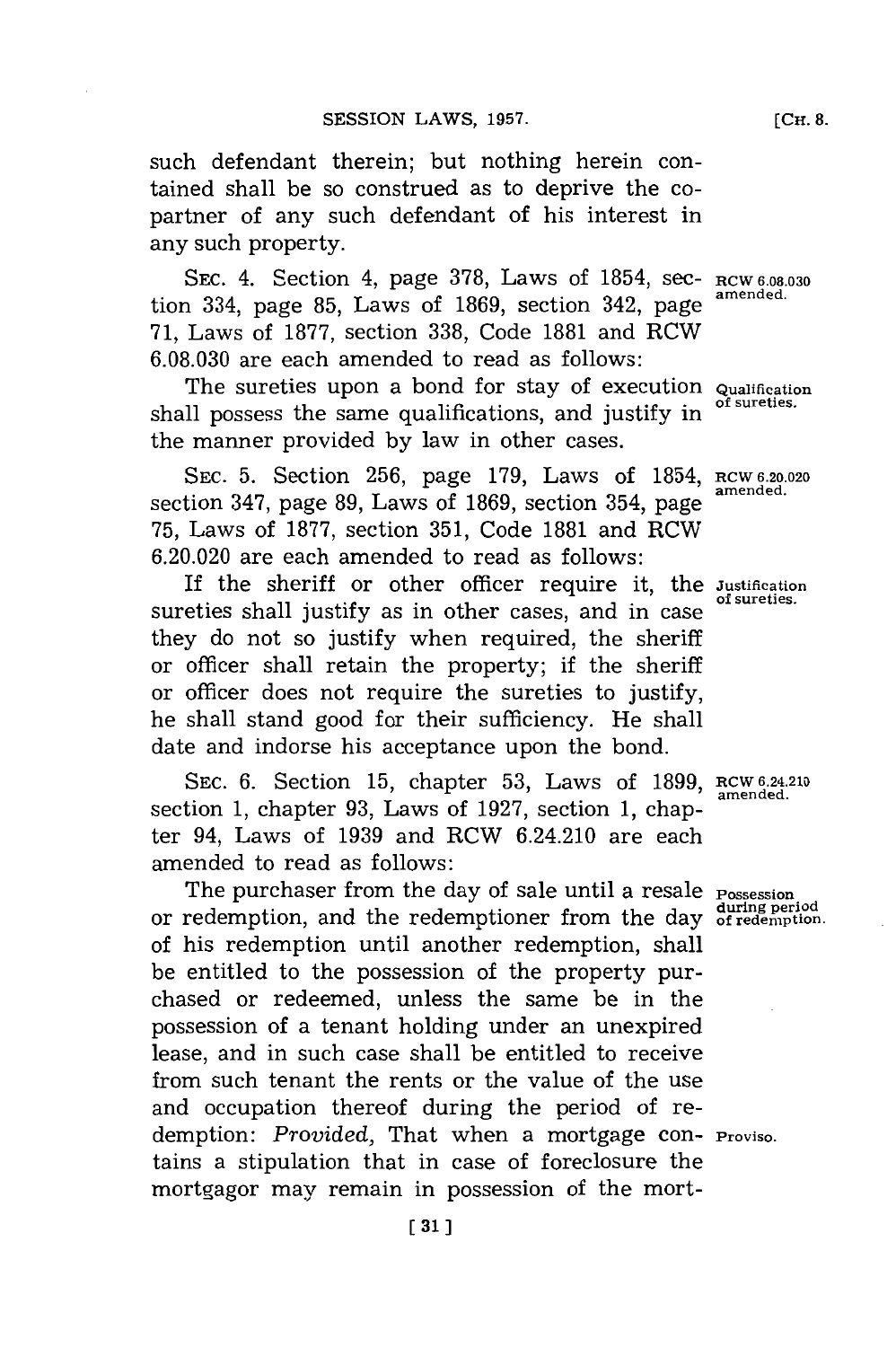gaged premises after sale and until the period of redemption has expired the court shall make its decree to that effect and the mortgagor shall have **Proviso,** such right: *Provided, further,* That as to any land so sold which is at the time of the sale used for farming purposes, or which is a part of a farm used, at the time of sale, for farming purposes, the **judg**ment debtor shall be entitled to retain possession thereof during the period of redemption and the purchaser or his successor in interest shall, if the judgment debtor does not redeem, have a lien upon the crops raised or harvested thereon during said year of redemption, for interest on the purchase price at the rate of six percent per annum during said year of redemption, and for taxes becoming delinquent during the year of redemption together **Proviso,** with interest thereon: *And, provided further,* That in case of any homestead selected in the manner provided **by** law and occupied for that purpose at the time of sale, the judgment debtor shall have the right to retain possession thereof during the period of redemption without accounting for issues or value of occupation.

RCW **6.32.010 SEC. 7.** Section **1,** chapter **133,** Laws of **1893,** amended. section **1,** chapter **93,** Laws of **1899** and RCW **6.32.010** are each amended to read as follows:

Order for **At any time within six years after entry of a** examination of judgment for the sum of twenty-five dollars or judgment for the sum of twenty-five dollars or over, and after the return of an execution against property wholly or partially unsatisfied upon proof thereof, **by** affidavit or other competent written evidence satisfactory to the judge or after the issuing of an execution against property and upon proof **by** the affidavit of a party or otherwise to the satisfaction of the court or a judge thereof, that any judgment debtor has property which he unjustly refuses to apply towards the satisfaction of the **judg**ment, such court or judge may, **by** an order, require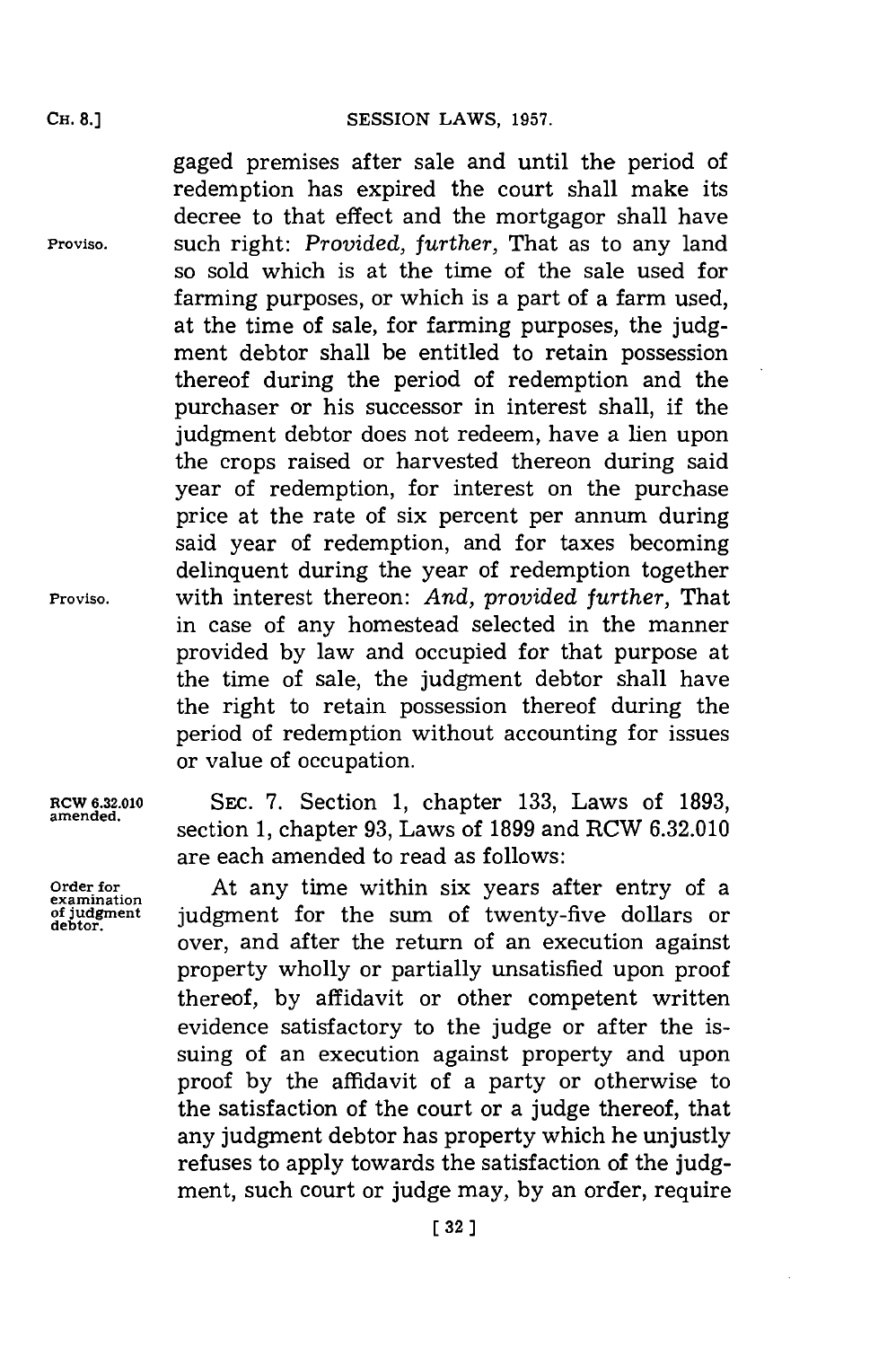the judgment debtor to appear at a specified time and place before the judge granting the order, or a referee appointed **by** him, to answer concerning the same; and the judge to whom application is made under this chapter may, if it is made to appear to him **by** the affidavit of the judgment creditor, his agent or attorney that there is danger of the debtor absconding, order the sheriff to arrest the debtor and bring him before the judge granting the order. Upon being brought before the judge he may be ordered to enter into a bond, with sufficient sureties, that he will attend from time to time before the judge or referee, as shall be directed, during the pendency of the proceedings and until the final termination thereof.

**SEC. 8.** This act is necessary for the immediate Emergency. preservation of the public peace, health and safety, the support of the state government and its existing public institutions, and shall take effect immediately.

Passed the House January **28, 1957.** Passed the Senate February **11, 1957.** Approved **by** the Governor February **19, 1957.**

**Sec. 2: The bracketed words "[may issue]", were added by the reviser to correct a clerical omission. The section is amended to include these words.**

*<sup>(</sup>The above measure, being remedial legislation introduced at the* Explanatory *reqluest of the Statute Law Committee, was accompanied by the follow-* **note.** *ing explanatory note.)*

**Section 1: The language "as provided in this act" appeared in chapter 25 of the Laws of 1929; which was a correction bill presented by the joint committee on revision of laws. That b'll retained the language "this act" as it originally appeared in the territorial laws of 1854 and 1877. The note appended to 1929 House Bill 30 indicates that no major or substantive change was intended in that section. Therefore the intent of the 1929 law apparently was to use the word "act" as used in the territorial laws. "This act" as used in the territorial laws referred to the comprehensive civil practice act consisting of hundreds of sections. To enforce executions as provided in the civil practice act requires resort to sections outside of those contained in chapter 25, Laws of 1929. Thus, the words "as provided in this act" are presently superfluous. The bracketed matter to be deleted was added in RCW to clarify the language pending legislative action.**

**See. 3: The words "he [a defendant]" have been changed to read "a defendant" to assure easier identification and to conform to the sec-**